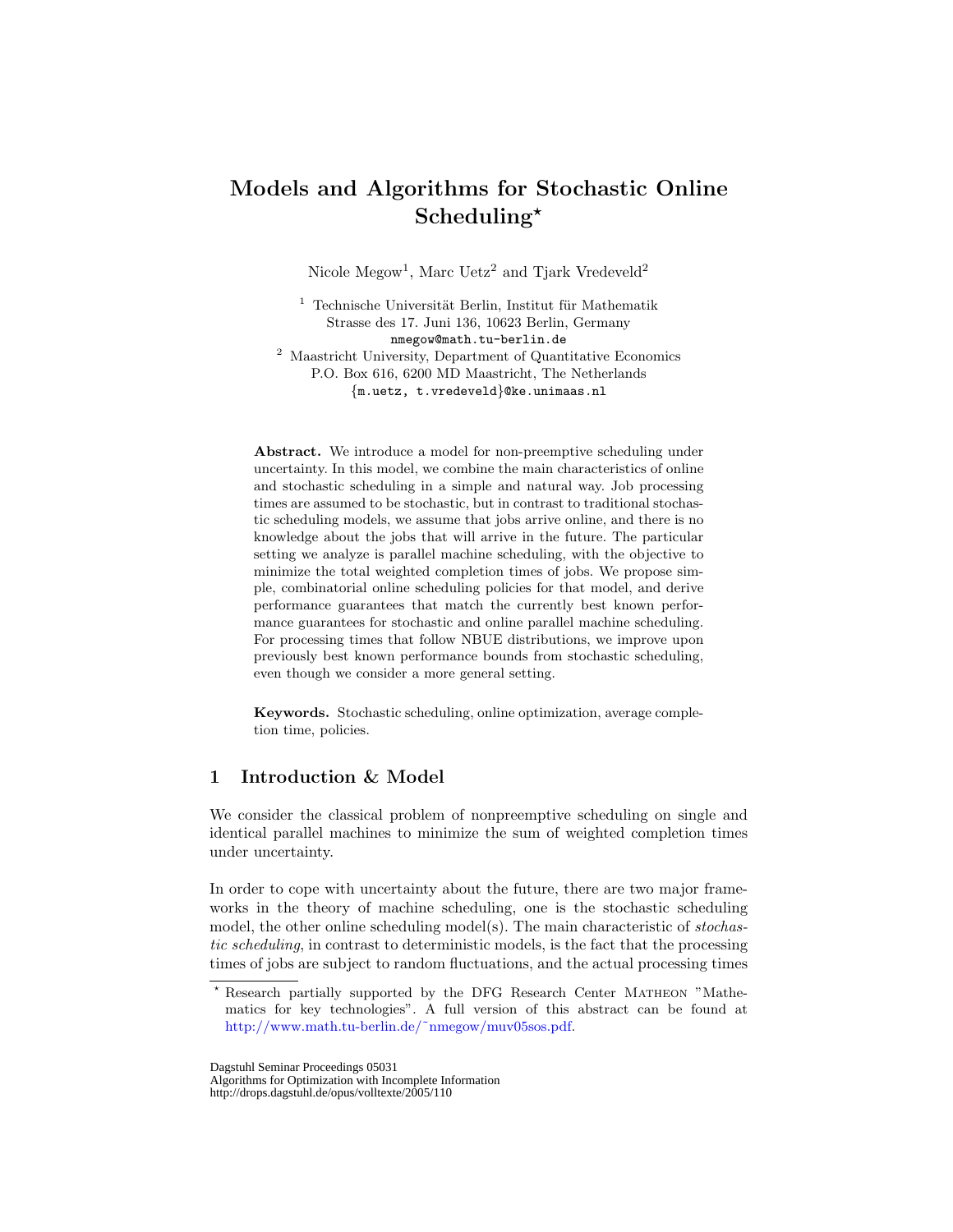#### 2 N. Megow, M. Uetz, T. Vredeveld

become known only upon completion of the jobs. It is generally assumed, though, that the respective random variables, or at least their first moments, are known beforehand. In online scheduling, the assumption is that the instance is presented to the scheduler only piecewise. Depending on the precise model, jobs are arriving either one-by-one (sequence model), or over time (time-stamp model). The job characteristics such as weight and processing time are usually disclosed upon arrival of the job, and decisions must be made without any knowledge of the jobs to come.

In this paper, we suggest a model that generalizes both, the stochastic scheduling model as well as the online scheduling models. We call it the Stochastic Online Scheduling (Sos) model. Like in online scheduling, we assume that the instance is presented to the scheduler piecewise, and nothing is known about jobs that might arrive in the future. Once a job arrives, like in stochastic scheduling, we assume that its weight and first moment of its processing time are disclosed, but the actual processing time remains unknown until the job completes.

### 2 Policies & Performance

We derive worst case performance guarantees for the expected performance of simple, combinatorial online scheduling policies for the stochastic online scheduling model on a single machine and on identical parallel machines, respectively. For the analysis of policies respecting release dates, we restrict ourselves to random variables that we call  $\delta$ -NBUE. This is a generalization of NBUE random variables.

**Definition 1** ( $\delta$ -NBUE). A non-negative random variable X is  $\delta$ -NBUE if, for  $\delta \geq 1$ ,

 $\mathbb{E}[X - t | X > t] \leq \delta \mathbb{E}[X]$  for all  $t \geq 0$ .

Ordinary NBUE distributions are by definition 1-NBUE.

In our performance analysis, we crucially exploit the fact that lower bounds on the expected value of an optimal policy known from stochastic scheduling carry over to the Sos setting. We utilize the following lower bound by Möhring, Schulz and Uetz [\[1\]](#page-3-0) on the expected performance  $\mathbb{E}[Z^{\text{OPT}}]$  of an optimal stochastic scheduling policy.

**Lemma 1 (Möhring et al. [\[1\]](#page-3-0)).** For any instance of  $P|r_j|E[\sum w_j C_j]$ , we have that

$$
\mathbb{E}\left[Z^{\mathrm{OPT}}\right] \ge \sum_j w_j \sum_{k \in H(j)} \frac{\mathbb{E}\left[P_k\right]}{m} - \frac{(m-1)(\Delta-1)}{2m} \sum_j w_j \mathbb{E}\left[P_j\right],
$$

where  $\Delta$  bounds the squared coefficient of variation of the processing times, that is,  $\text{Var}[P_j] / \mathbb{E}[P_j]^2 \leq \Delta$  for all jobs  $j = 1, ..., n$  and some  $\Delta \geq 0$ .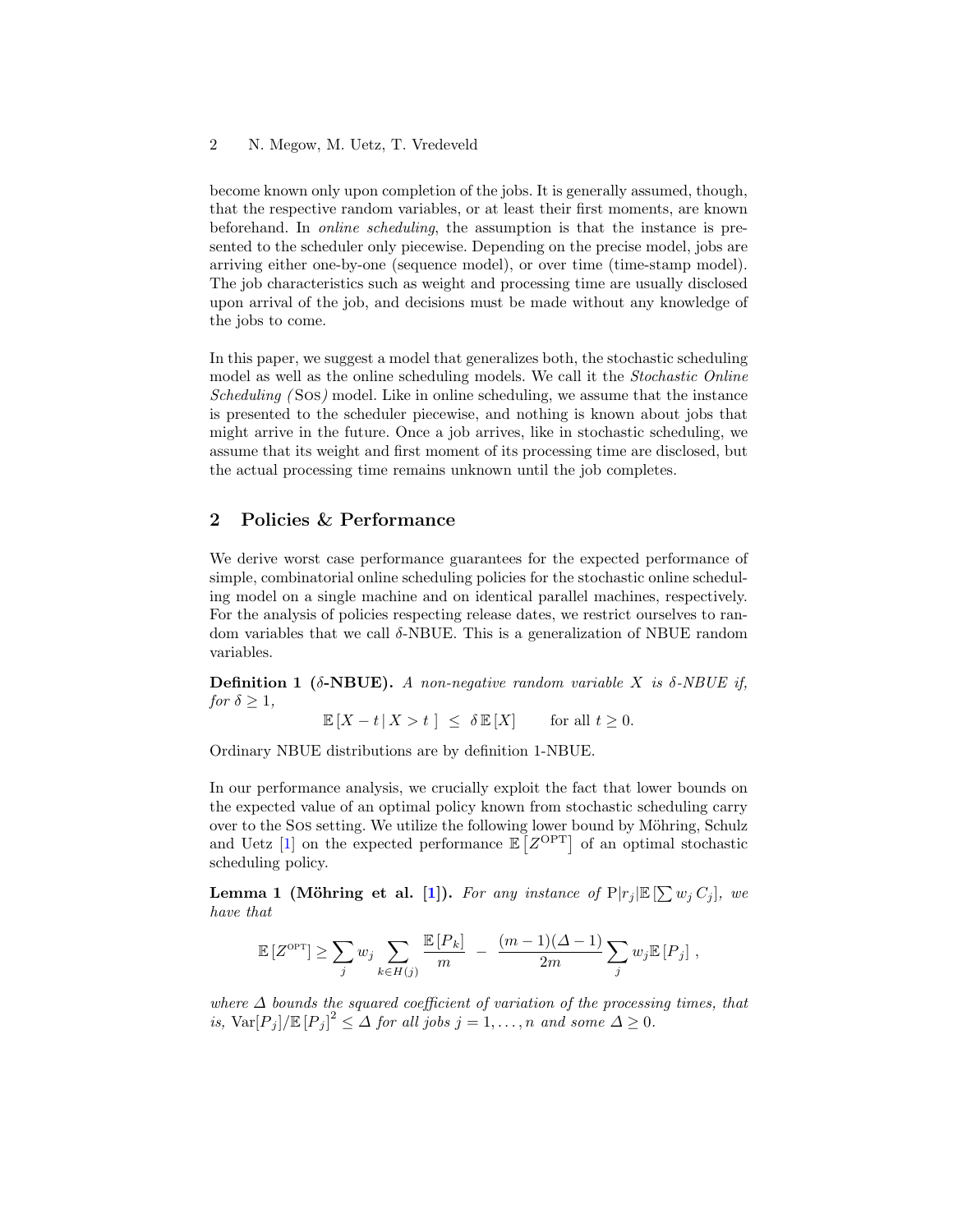#### 2.1 Stochastic online scheduling on a single machine

For the single machine problem  $1|r_j| \mathbb{E}[\sum w_j C_j]$  in the stochastic online scheduling model we consider the following policy which was proposed for parallel machines by Megow and Schulz in [\[2\]](#page-3-1) in the deterministic online setting.

#### $\alpha$ -Shift-WSEPT

Modify the release date  $r_j$  of each job j such that  $r'_j = \max\{r_j, \alpha \mathbb{E}[P_j]\},\$ for some fixed  $\alpha > 0$ . At any time t, when the machine is idle, start the job with highest priority in the WSEPT order (i.e., the job with highest ratio of weight to expected processing time) among all available jobs, respecting the modified release dates.

**Theorem 1.** The  $\alpha$ -SHIFT-WSEPT algorithm is a  $(\delta + 2)$ -approximation for the Sos problem  $1|r_j| \mathbb{E}[\sum w_j C_j]$ , for  $\delta$ -NBUE processing times. The best choice of the parameter  $\alpha$  is  $\alpha = 1$ .

For NBUE distributed processing times this result matches the best known LP based performance bound derived by Möhring et. al [\[1\]](#page-3-0) for stochastic scheduling. In the online setting, the best possible algorithm is exactly 2-competitive which is shown in  $[3]$ ,  $[4]$ .

#### 2.2 Stochastic online scheduling on parallel machines

In the parallel machine environment we apply the following simple, combinatorial scheduling policy that we call MinIncrease. We schedule jobs that have been assigned to the same machine in the  $\alpha$ -SHIFT-WSEPT order. The online decisions on job-to-machine assignments are made as follows: as soon as a job is presented, we assign it to that machine where it causes the minimal increase in total expected objective value, given the jobs on each machine would be scheduled in WSEPT order (non-increasing ratios of weight over expected processing times). Note, that in order to assign jobs to machines, we completely ignore release dates and information about real processing times which could be observed from the schedule.

**Theorem 2.** Consider the stochastic online scheduling problem  $P|r_j|E[\sum w_j C_j]$ . Given that all processing times are  $\delta$ -NBUE, the MININCREASE policy is a  $\rho$ approximation, where

$$
\rho = 1 + \max\{1 + \frac{\delta}{\alpha} , \alpha + \delta + \frac{(m-1)(\Delta+1)}{(2m)}\}.
$$

Here,  $\Delta$  is such that  $\text{Var}[P_j] / \mathbb{E}[P_j]^2 \leq \Delta$  for all jobs j. In particular, since all processing times are δ-NBUE, we know that ∆ ≤ 2δ−1 in the above performance bound.